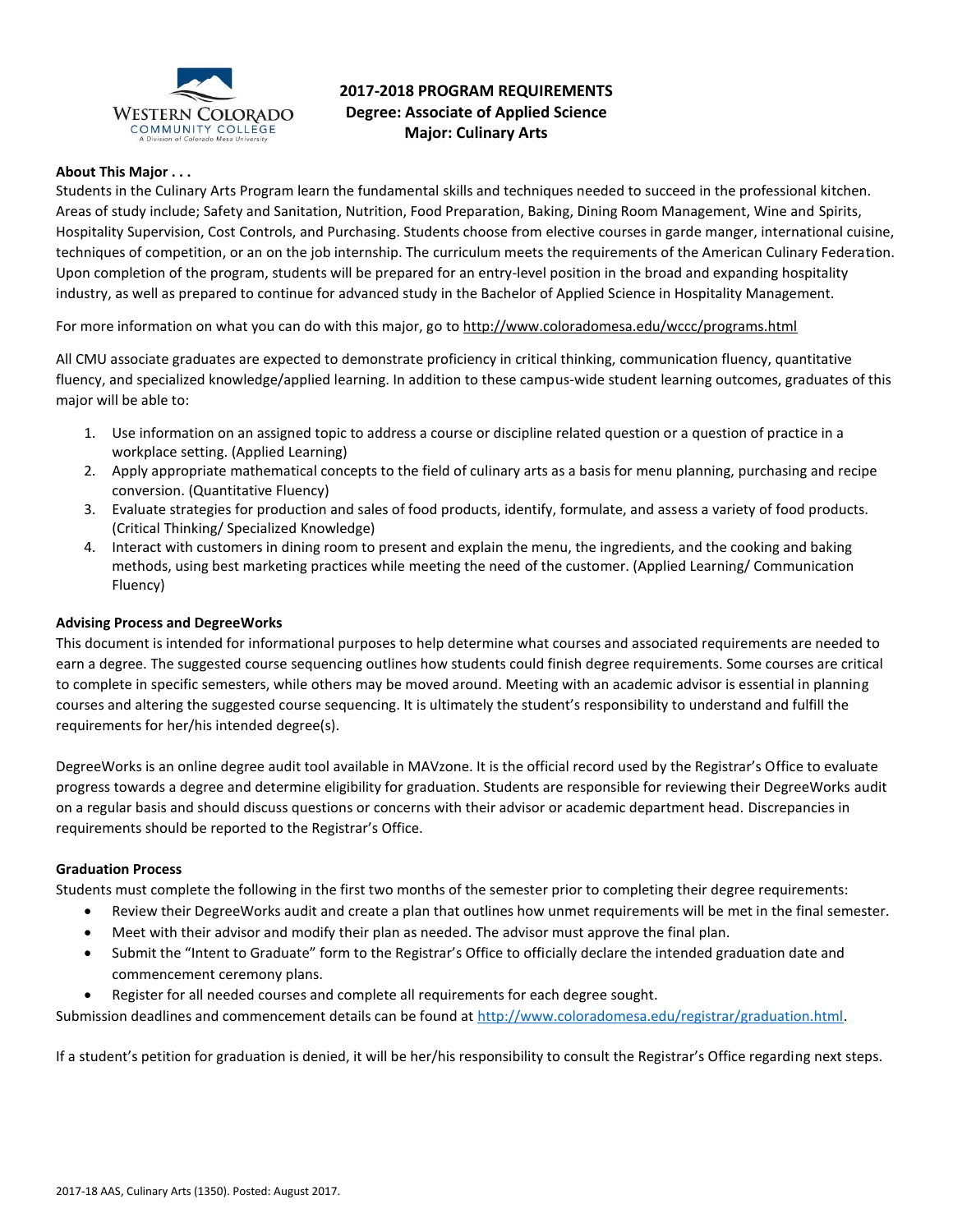# **INSTITUTIONAL DEGREE REQUIREMENTS**

The following institutional degree requirements apply to all CMU/WCCC AAS degrees. Specific programs may have different requirements that must be met in addition to institutional requirements.

- 60 semester hours minimum.
- Students must complete a minimum of 15 of the final 30 semester hours of credit at CMU/WCCC.
- 2.00 cumulative GPA or higher in all CMU/WCCC coursework.
- A course may only be used to fulfill one requirement for each degree/certificate.
- No more than six semester hours of independent study courses can be used toward the degree.
- Non-traditional credit, such as advanced placement, credit by examination, credit for prior learning, cooperative education and internships, cannot exceed 20 semester credit hours for an AAS degree.
- Pre-collegiate courses (usually numbered below 100) cannot be used for graduation.
- Capstone exit assessment/projects (e.g., Major Field Achievement Test) requirements are identified under Program-Specific Degree Requirements.
- The Catalog Year determines which program sheet and degree requirements a student must fulfill in order to graduate. Visit with your advisor or academic department to determine which catalog year and program requirements you should follow.
- See "Requirements for Undergraduate Degrees and Certificates" in the catalog for a complete list of graduation requirements.

# **PROGRAM-SPECIFIC DEGREE REQUIREMENTS**

- 63 semester hours total for the AAS, Culinary Arts.
- A "C" or better must be achieved in coursework toward major content area.
- Additional expenses Students in Culinary Arts may be required to purchase or have cooking tools and appropriate chef's clothing. This does not include required textbooks. These costs vary with student needs and brand or quality of tools purchased.

### **ESSENTIAL LEARNING REQUIREMENTS** (15 semester hours)

See the current catalog for a list of courses that fulfill the requirements below. If a course is an Essential Learning option and a requirement for your major, you must use it to fulfill the major requirement and make a different selection for the Essential Learning requirement.

#### **Communication** (6 semester hours)

- $\Box$  ENGL 111 English Composition (3)
- $\Box$  Select one of the following courses:
	- ENGL 112 English Composition (3)
		- SPCH 101 Interpersonal Communication (3)
	- SPCH 102 Speechmaking (3)

**Mathematics** (3 semester hours)

□ MATH 107 - Career Math (3) or higher

#### **Other Essential Learning Core Courses** (6 semester hours)

- $\square$  Select one Social and Behavioral Sciences, History, Natural Sciences, Fine Arts or Humanities course (3)
- $\square$  Select one Social and Behavioral Sciences, History, Natural Sciences, Fine Arts or Humanities course (3)

#### **OTHER LOWER-DIVISION REQUIREMENTS**

**Wellness Requirement** (2 semester hours)

- $\Box$  KINE 100 Health and Wellness (1)
- $\Box$  Select one Activity course (1)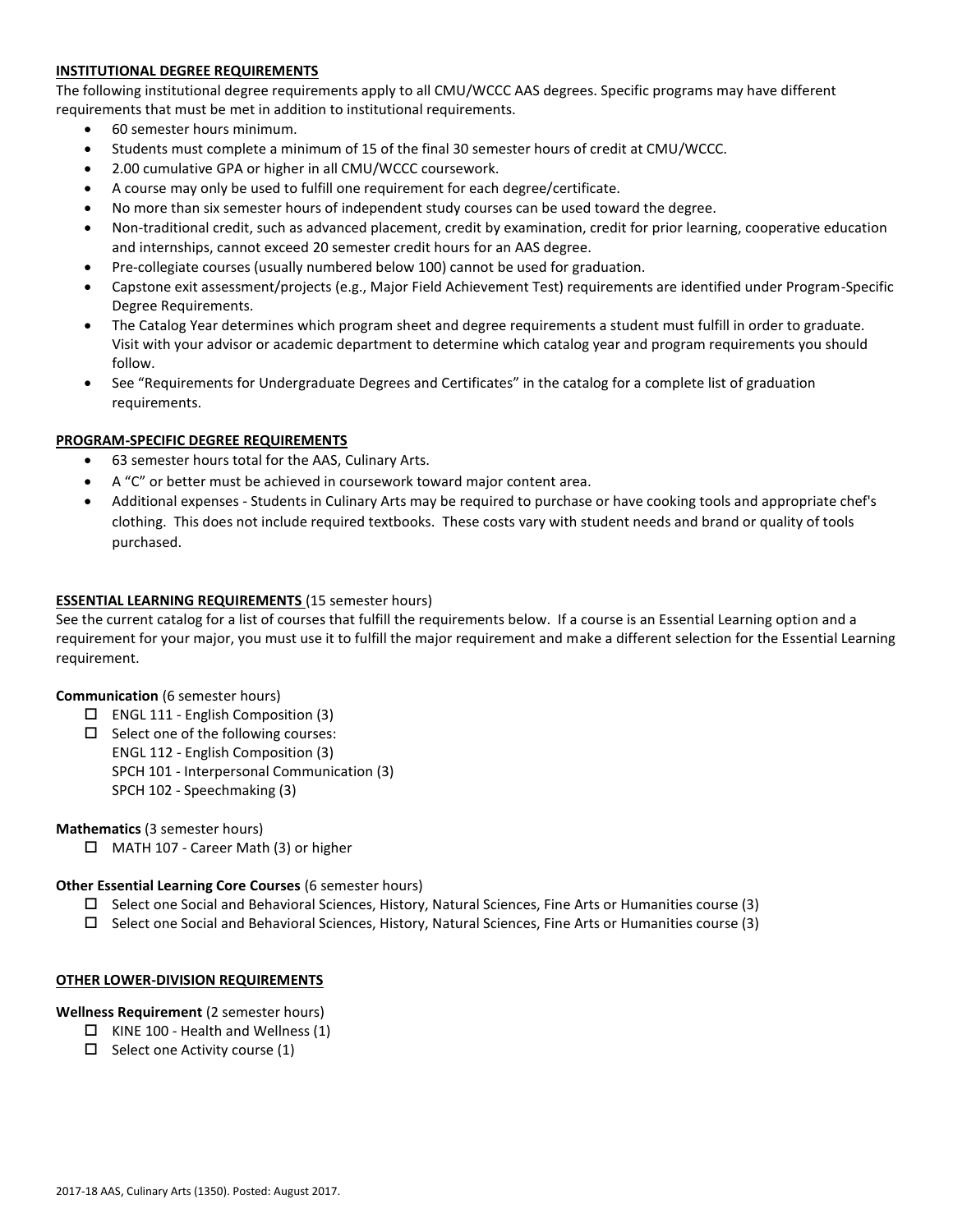# **AAS: CULINARY ARTS** (46 semester hours, must earn a grade of "C" or better in each course.)

**Core Classes** (40 semester hours)

- CUAR 101 Food Safety and Sanitation (2)
- $\Box$  CUAR 115 Introduction to Sustainable Cuisine (3)
- $\Box$  CUAR 125 Introduction to Foods (4)
- $\Box$  CUAR 129 Center of the Plate (4)
- CUAR 145 Introduction to Baking (4)
- $\Box$  CUAR 156 Nutrition for the Hospitability Professional (3)
- CUAR 179 Wines, Spirits, Beer (3)
- CUAR 190 Dining Room Management (4)
- CUAR 233 Advanced Line Prep & Cookery (4)
- $\Box$  CUAR 255 Supervision in the Hospitality Industry (3)
- $\Box$  CUAR 262 Purchasing for the Hospitality Industry (3)
- $\square$  One of the following:
	- CISB 101 Business Information Technology (3)
	- ABUS 257 Managing Office Technology I (3)

**Electives** (6 semester hours)

Choose 6 semester hours from the list below.

CUAR 220 – Fundamentals of Healthy Cooking (3)

CUAR 245 - International Cuisine (3)

CUAR 251 - Advanced Garde Manger and Hor D'Oeuvres (3)

CUAR 261 - Cost Control (3)

CUAR 271 - Techniques of Culinary Competition - Hot Food (3)

CUAR 272 - Techniques of Culinary Competition - Cold Food (3)

CUAR 281 - Internship (1-6)

\_\_\_\_\_\_\_\_\_\_\_\_\_\_\_\_\_\_\_\_\_\_\_\_\_\_\_\_\_\_\_\_\_\_\_\_\_\_\_\_\_\_\_\_\_\_\_\_\_\_\_\_\_\_\_\_\_\_\_\_

- 
- \_\_\_\_\_\_\_\_\_\_\_\_\_\_\_\_\_\_\_\_\_\_\_\_\_\_\_\_\_\_\_\_\_\_\_\_\_\_\_\_\_\_\_\_\_\_\_\_\_\_\_\_\_\_\_\_\_\_\_\_ \_\_\_\_\_\_\_\_\_\_\_\_\_\_\_\_\_\_\_\_\_\_\_\_\_\_\_\_\_\_\_\_\_\_\_\_\_\_\_\_\_\_\_\_\_\_\_\_\_\_\_\_\_\_\_\_\_\_\_\_